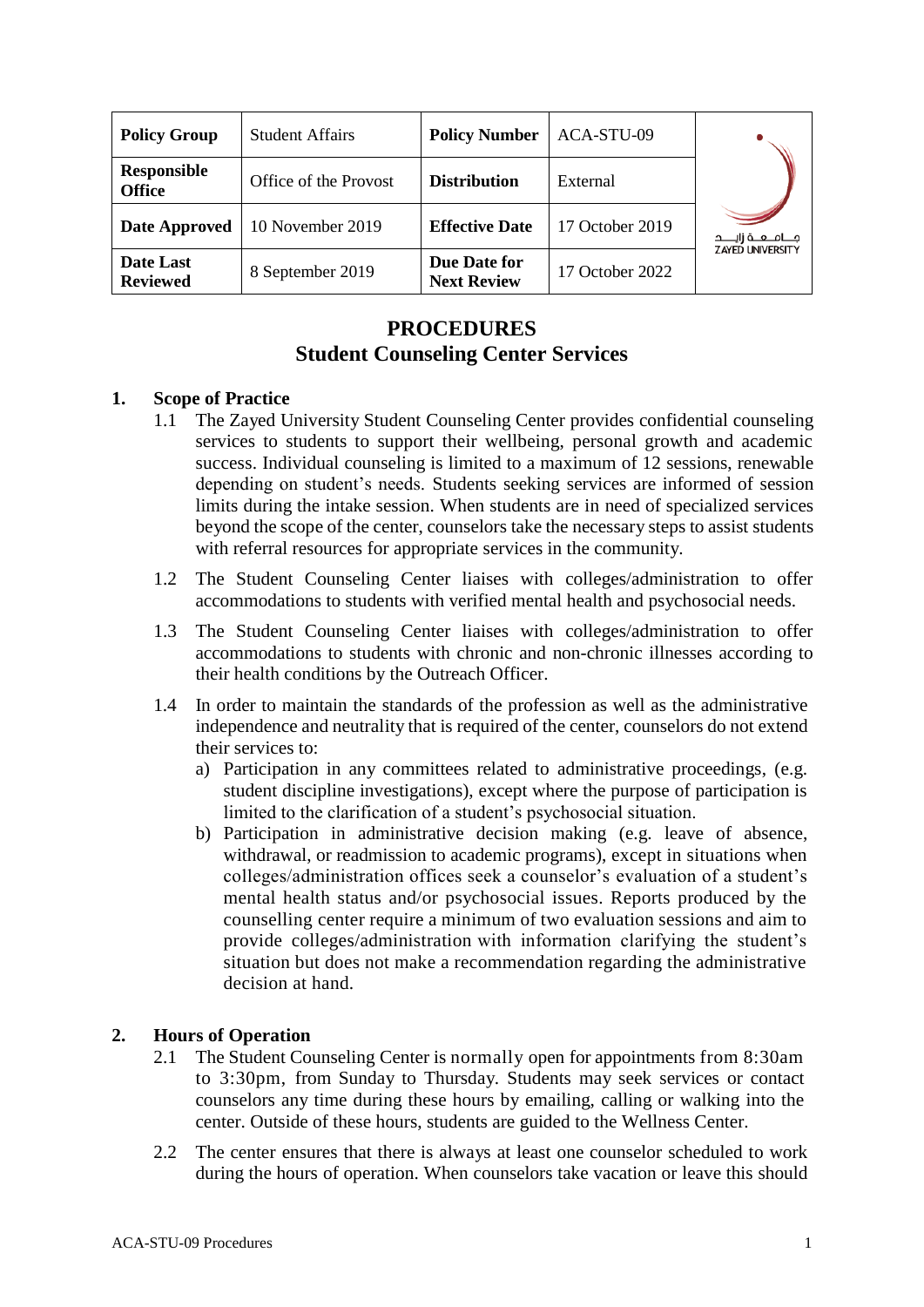be done in compliance with the HC policies. In cases of sick leave or unexpected absences, the counselor should inform all scheduled clients about the same by email along with options for rescheduling sessions. The Director of the center is to be notified of any early departure or late arrival of the counselors so that he/she can ensure coverage of services such as responding to crises or availability for consultation.

2.3 Due to the limited number of counselors, students are advised to schedule appointments in advance. Walk-in students are seen by a counselor on a first-come, first-serve basis with the exception of crisis situations. During peak or high demand periods, clients will be placed on a waiting list if needed. Students in crisis are always given priority over walk-in or regularly scheduled appointments.

## **3. Professional Conduct of Counseling Staff**

- 3.1 As professionals, counselors at the Student Counseling Center are expected to conduct themselves in a professional manner consistent with the Zayed University Code of Ethics as well as the standards of practice prescribed by the counseling profession. It is expected that counselors fulfill their primary responsibility to respect the integrity and promote the welfare of their clients. When the prescribed ethical and professional standards of conduct are breached it is considered misconduct. In order to avert such situations all counselors are expected to:
	- a) sign an ethical pledge;
	- b) clearly state their educational credentials as well as licensure or certification status by using a title or initials such as "licensed mental health counselor" or a statement such as "licensed by the HAAD" in all official communications as well as documents and reports;
	- c) practice only within the competency areas for which they are trained and experienced;
	- d) observe the established policy and procedures for the Student Counseling Center;
	- e) consult with colleagues, when needed, to ensure the provision of quality services to students;
	- f) undergo regular supervision as appropriate and needed;
	- g) seek appropriate Continuing Professional Development opportunities to continue their professional growth as well as to keep themselves abreast of research findings, new developments and updates in standards of practice.
- 3.2 In compliance with the standards of practice prescribed by the profession (American Counseling Association [ACA]) any counselor anticipating leave of employment or resignation should develop a transfer plan for the clients well in advance. This requires the counselor to notify his/her clients well in advance of the expected leave or termination of services. Following this step, the counselor proposes referral of the client to an identified colleague in the center. The referral procedures are carried out only after completion of appropriate clinical and administrative processes including consent to release of information and transfer of the client file and records.

#### **4. Intake Procedures**

These are the general guidelines that apply when a student seeks counseling services.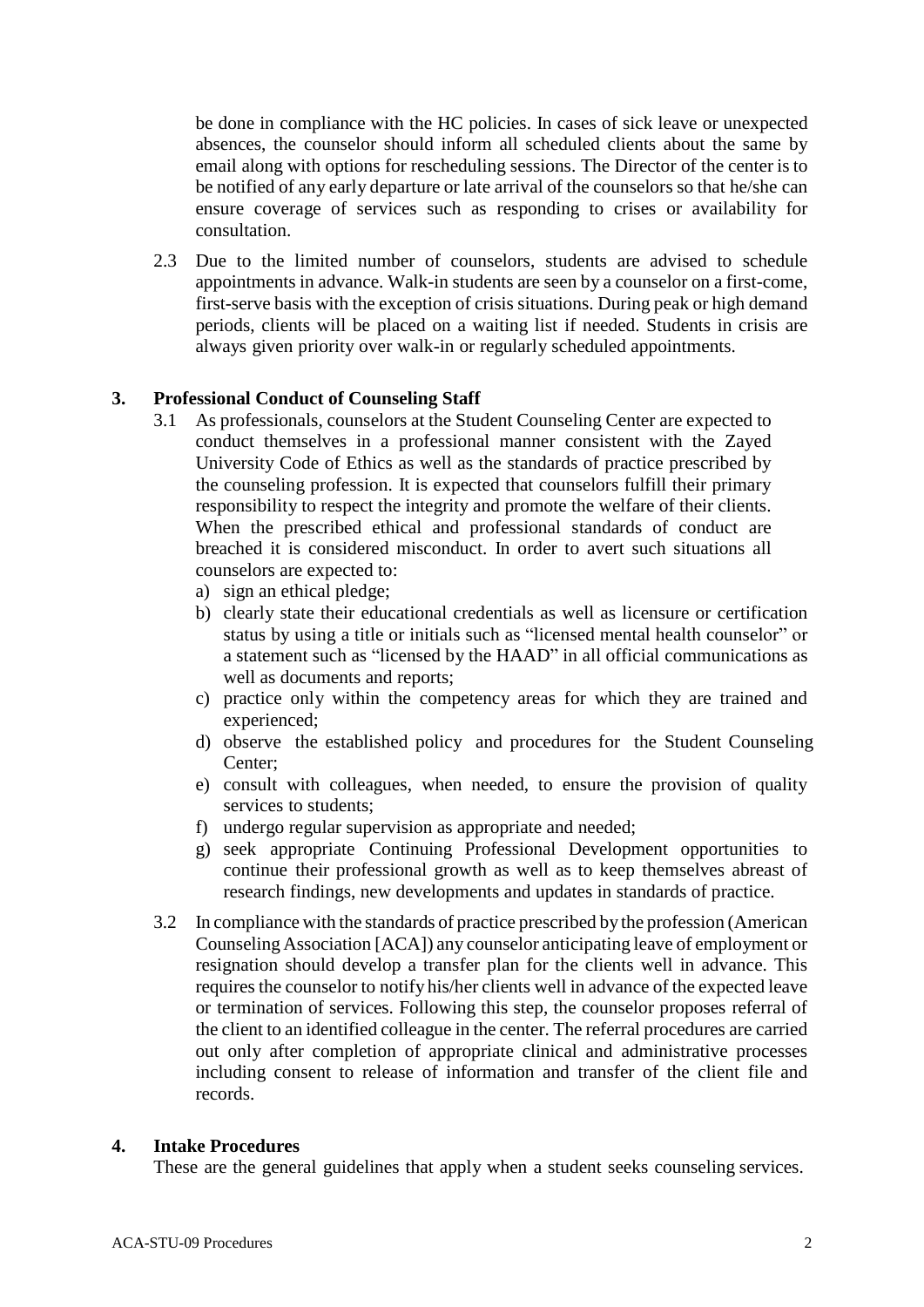- 4.1 All students seeking counseling must:
	- a) read and sign the General Consent Form;
	- b) attend an intake session during which their presenting issues are explored and assessed in order to determine the most suitable service that can address their concerns. Based on the information gathered during the intake session, each student may be offered regular counseling sessions or a program, or be provided with a referral to either another on-campus resource or an off-campus service:
	- c) make appointments with their counselors and notify them of any rescheduling or cancelations.
- 4.2 It is the responsibility of the counselor to:
	- a) explain the recommended services;
	- b) answer as many of the student's questions as possible;
	- c) obtain the student's agreement to receive the recommended services;
	- d) have the student fill out a Release of Information Form if needed;
	- e) inform the students of their rights and obligations for receiving the center's services as explained in the General Consent Form;
	- f) fill out any forms needed to document the intake session.

## **5. No-show, Cancellation and Rescheduling**

- 5.1 Clients should attend their regular appointments with the counselor. It is the client's responsibility to contact the center at least 24 hours prior to the appointment if they wish to cancel or reschedule.
- 5.2 If the client fails to show for or cancels three (3) appointments without enough notice time, the client is placed back on the waiting list before they can book another appointment.

## **6. Services Provided by Student Counselors**

Professional counselors assist students who are experiencing difficulties or challenges related to their well-being and personal development which may interfere with their ability to take full advantage of the educational opportunities before them. The counseling services provided are:

- 6.1 Individual Counseling
- 6.2 Group Counseling
- 6.3 Assessment Services
- 6.4 Crisis Intervention Services
- 6.5 Consultation Services
- 6.6 Outreach Programs
- 6.7 Referrals

## **6.1 Individual Counseling**

One-to-one counseling sessions are offered to students whose issues will require this mode of counseling. This option shall be discussed with the student and his/her consent is obtained before receiving the service. Students will receive normally 12 sessions, renewable depending on student's needs.

## **6.2 Group Counseling**

This mode of counseling is offered to students who may benefit from peer group interaction towards resolving their issues. Clients may be self-referred to groups or referred by a counselor based on the client's presenting issues, which may be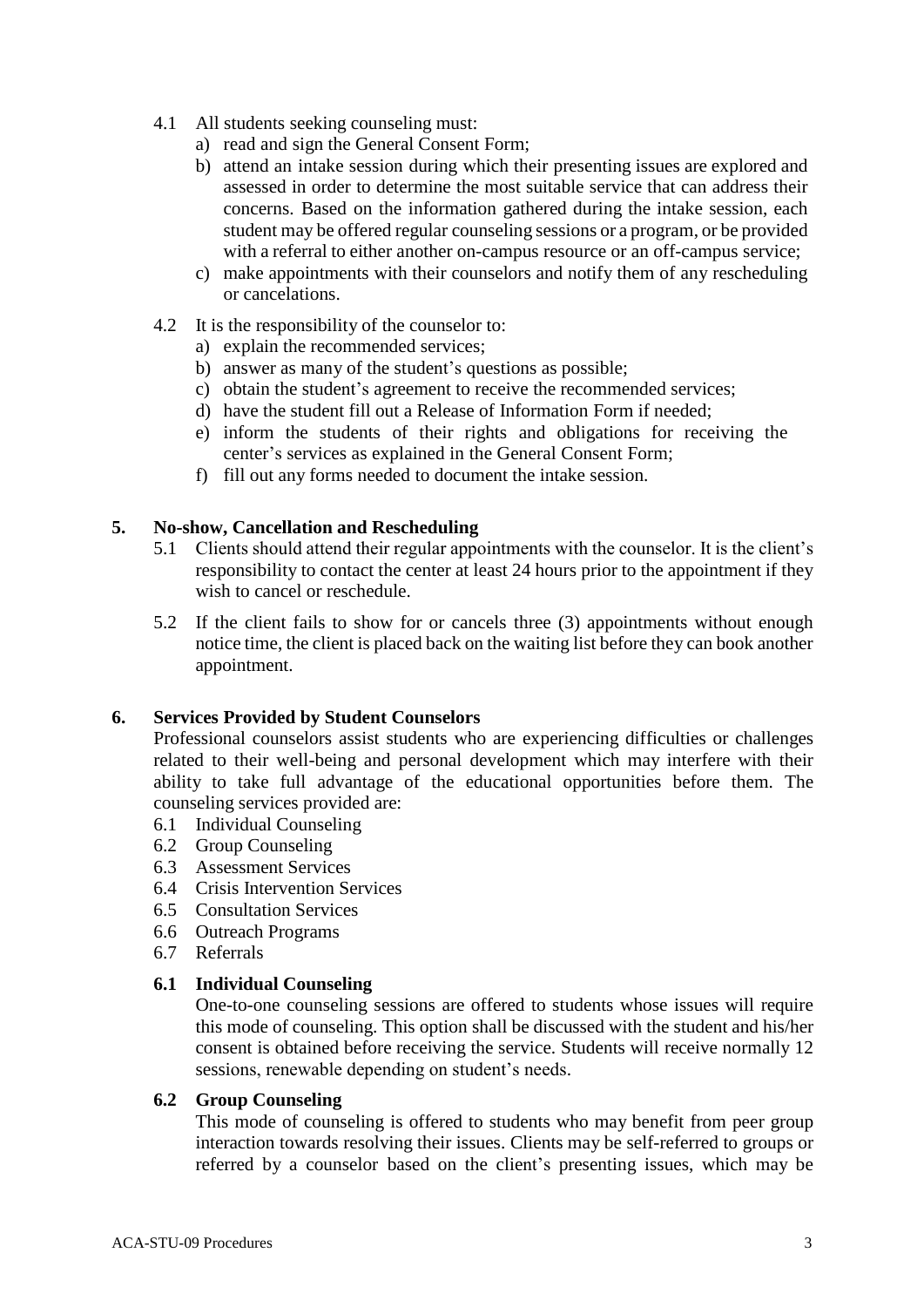suitable for group counseling (e.g. social anxiety, assertiveness issues, adjustment to college, eating disorders, difficulty developing relationships/friendship). Students will be screened for suitability to participate in groups and will be informed of possible risks and benefits of this type of treatment.

#### **6.3 Assessment Services**

- a) A comprehensive psychosocial assessment is conducted during the intake interview;
- b) Psychometric assessments may be administered to a student based on need;
- c) The counselor is responsible for explaining the purpose of the assessment, as well as explaining the scores and any action that may be required;
- d) Assessment is carried out by counselors who have received the required training.

#### **6.4 Crisis Intervention Services**

- a) Crisis intervention is offered during the center's regular hours of operation. After regular hours, students in crisis are advised to contact available community help lines.
- b) A crisis is defined as a situation in which:
	- i) the student is disoriented and confused and cannot function with rational thought process due to a severe psychological crisis;
	- ii) the student is in imminent danger of hurting himself/herself or others;
	- iii) the student is unable to resolve the crisis by himself/herself without professional intervention;
	- iv) the student's normal psychological functioning has deteriorated indicating that he or she is experiencing psychological distress and is in need of immediate attention;
	- v) the student is under threat of recent or ongoing harm or abuse and cannot protect or defend himself/herself;
	- vi) the student is experiencing severe emotional distress or confronting a critical situation such as suicidal ideation, thoughts of hurting self or others, anticipating assault or abuse by someone else, death of a close relative or friend etc.;
	- vii)the student is impacted by ongoing or recent traumatic experiences that have taken place on or off campus.
- c) The goal of crisis intervention is to provide clients with immediate safety and emergency care, stabilization of emotions, and plan for further follow up. Crisis intervention cannot substitute regular counseling sessions or cannot be considered as a means for a client to get access to a counselor without an appointment. The Student Counseling Center adopts clear procedures to evaluate crises to meet the needs of students without interfering with other regular cases
- d) Crisis procedures:
	- i) In the event a student walks in presenting a crisis, the student will be scheduled for the first available counselor appointment available that day;
	- ii) The counselor will attend to the student for a brief period assessing the severity of the crisis and assisting in creating a plan for how to manage the crisis until the student's next appointment;
	- iii) Once the counselor ascertains the severity of the crisis, he/she establishes a clear frame for the crisis intervention and shares it with the client (e.g. this is not counseling, focus on the immediate crisis at hand, attend to physical safety concerns);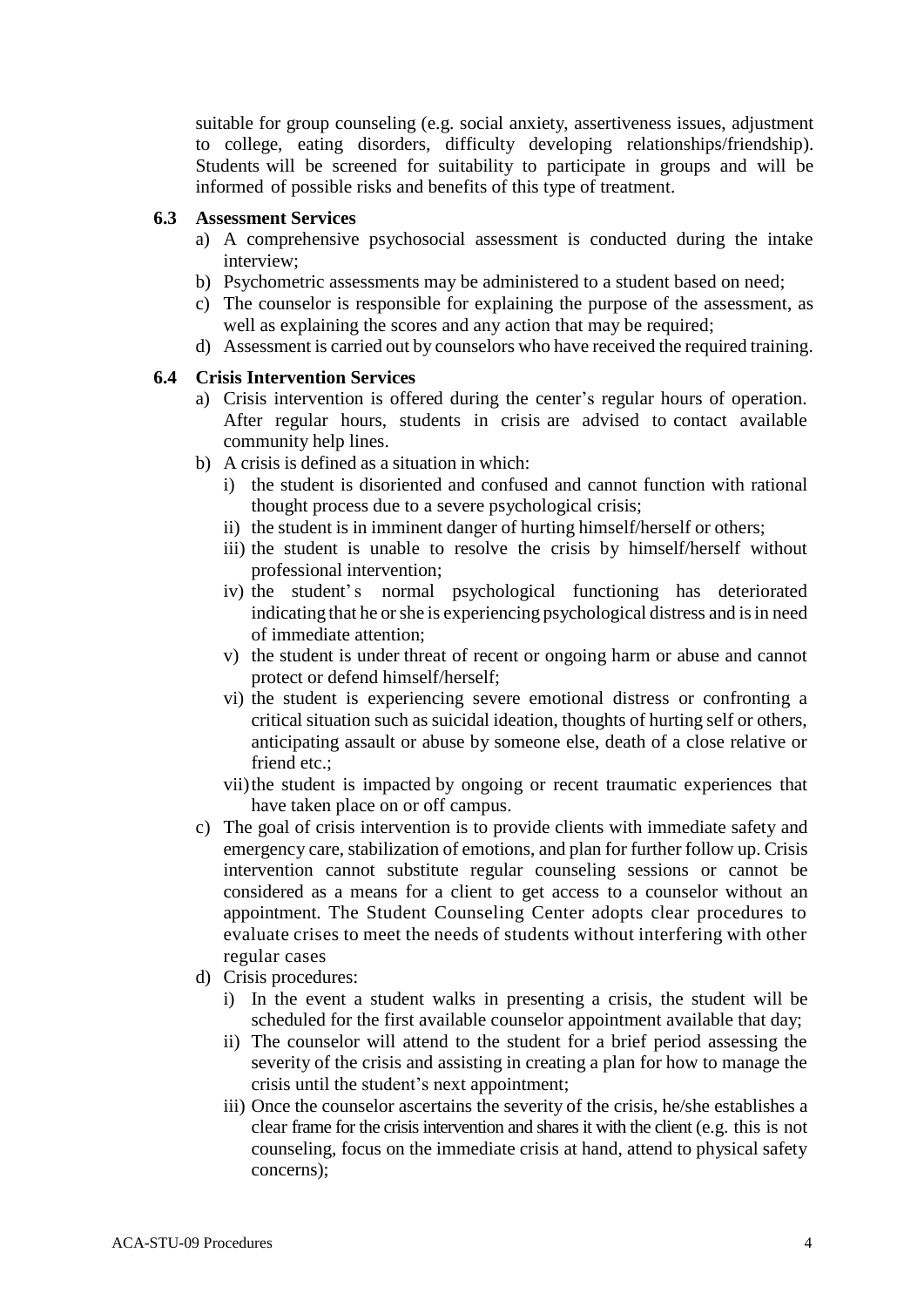iv) The counselor then assists the client in self-care, in decreasing immediate distress, and in developing a viable plan for safety, through expanding on and utilizing existing and potential support resources, etc.

## **6.5 Consultation Services**

Consultation services may be offered to students, faculty and staff, as well as parents based on request. A consultation is a brief meeting with the purpose of exchanging information and referring the person(s) receiving the consultation towards appropriate resources. This service is student focused and aims to help all parties make appropriate decisions on a range of issues related to a student's wellbeing. Confidentiality shall be applied when offering such services.

#### **6.6 Outreach Programs**

Outreach programs aim to reach out to the Zayed University community through psycho-educational workshops and presentations on a range of mental health topics designed to promote awareness of psychological wellbeing among students. These services have the primary goal of reaching out to students who may not be inclined to utilize the services from the center. The procedures for designing and delivering outreach programs are as follows:

- a) Outreach programs may be delivered in different formats (e.g. training, workshops, lectures, documentary/film shows, discussion groups) and modes (e.g. online), to provide both preventive and responsive programsto enhance the psychological wellbeing of students.
- b) The focus will be on the development of students' life-skills as well as psychoeducational information to raise awareness on a range of mental health issues.
- c) Faculty and staff may also request specific outreach programs to be delivered to students. The Student Counseling Center team will evaluate these requests and indicate how they will be accommodated. The Outreach Officer will act as point of contact regarding the above with faculty and staff.
- d) Student volunteers and interns may be involved in the planning, designing and delivery of the programs.
- e) When an outreach program is planned, the team is also expected to develop appropriate promotional materials (brochures, pamphlets, information leaflets etc.) reflecting the content of the program.
- f) All outreach programs are followed up with evaluation and feedback from the target audience. It is mandatory that an evaluation form is given to all participants attending the outreach programs.

## **6.7 Referrals**

- a) Referrals to the Student Counseling Center
	- i) When a faculty, staff member or senior administrator makes a referral to the center, he/she has to fill out a referral form indicating the reason for the referral (e.g. behavioral observation of the student). Referrals can be made by email or by visiting the center.
	- ii) Any release of information to the person/department referring a student to counseling will not be completed without obtaining permission from the referred student.
	- iii) The signed Release of Information Form is kept in the client file as well as any written report or phone consultation.
- b) Clients can be referred out of the center if they need:
	- i) Medical assistance;
	- ii) Psychiatric evaluation and medication;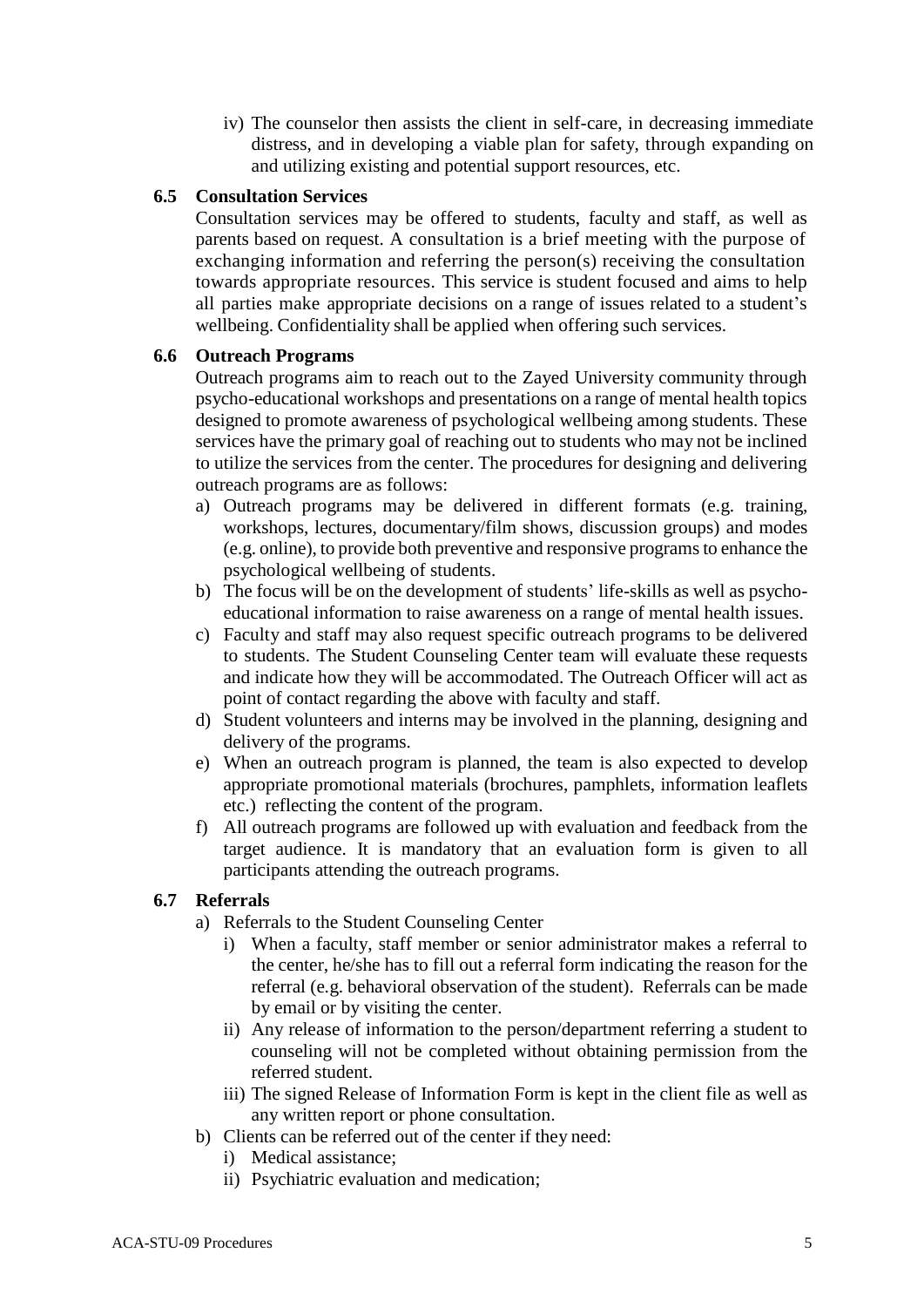- iii) Social support services;
- iv) Other services on campus (e.g. Student Accessibility Services, Registrar Office, College Advisor, etc.).
- c) When a client requires services beyond the scope of the services of the Student Counseling Center:
	- i) The counselor will discuss the referral options with the client and seek his/her agreement to avail the services.
	- ii) The counselor should document the release of information as well as the referral information in the client's file.

## **7. Confidentiality and Privacy**

- 7.1 Respecting the privacy and confidentiality of the students seeking services at the Student Counseling Center is one of the most important ethical principles that counselors adhere to.
- 7.2 In accordance with the standards of the counseling profession, no information regarding a client is released to anyone without the informed consent of the client except in the following situations:
	- a) Potential harm to self, others or society;
	- b) There is reason to suspect abuse of a child or vulnerable adult;
	- c) When it is required by law.
- 7.3 When situations arise where a release of information is needed, the same is documented in the client file along with the Release of Information Form including the purpose of the release, the specific information requested to be released, and to whom the information is released. The Intake reports, assessments including progress notes, and termination summaries will only be released when required by law.

## **8. Documentation of Services**

- 8.1 A client file is opened for any student who has contact with a counselor, including contact in the form of phone consultations. This does not apply for sessions with faculty, staff or a student who calls or walks in with concerns regarding a potential client (concerned about another student, requires a referral, recommendations for behavioral issues, etc.).
- 8.2 Contents of client files include Personal Data, Consent Form, Intake Assessment, and Progress Notes. When applicable, client files may also include Assessment Reports, reports by other professionals, release of information forms, copies of referral forms, other miscellaneous notes (e.g. copies of email, phone contacts, consultations with or about the client), termination and/or client transfer to another counselor.
- 8.3 Client information is to be updated regularly and should be presented in a clear, accurate, comprehensive and legible manner.
- 8.4 Client records are kept on a secure digital professional software for record keeping. It is the responsibility of the counselors to log out of Titanium at the end of a working day. No confidential materials (client records, video or audio tapes) should be removed from the center.
- 8.5 Client files are kept secure for seven (7) years after the termination of services and then disposed of in a safe and secure manner.